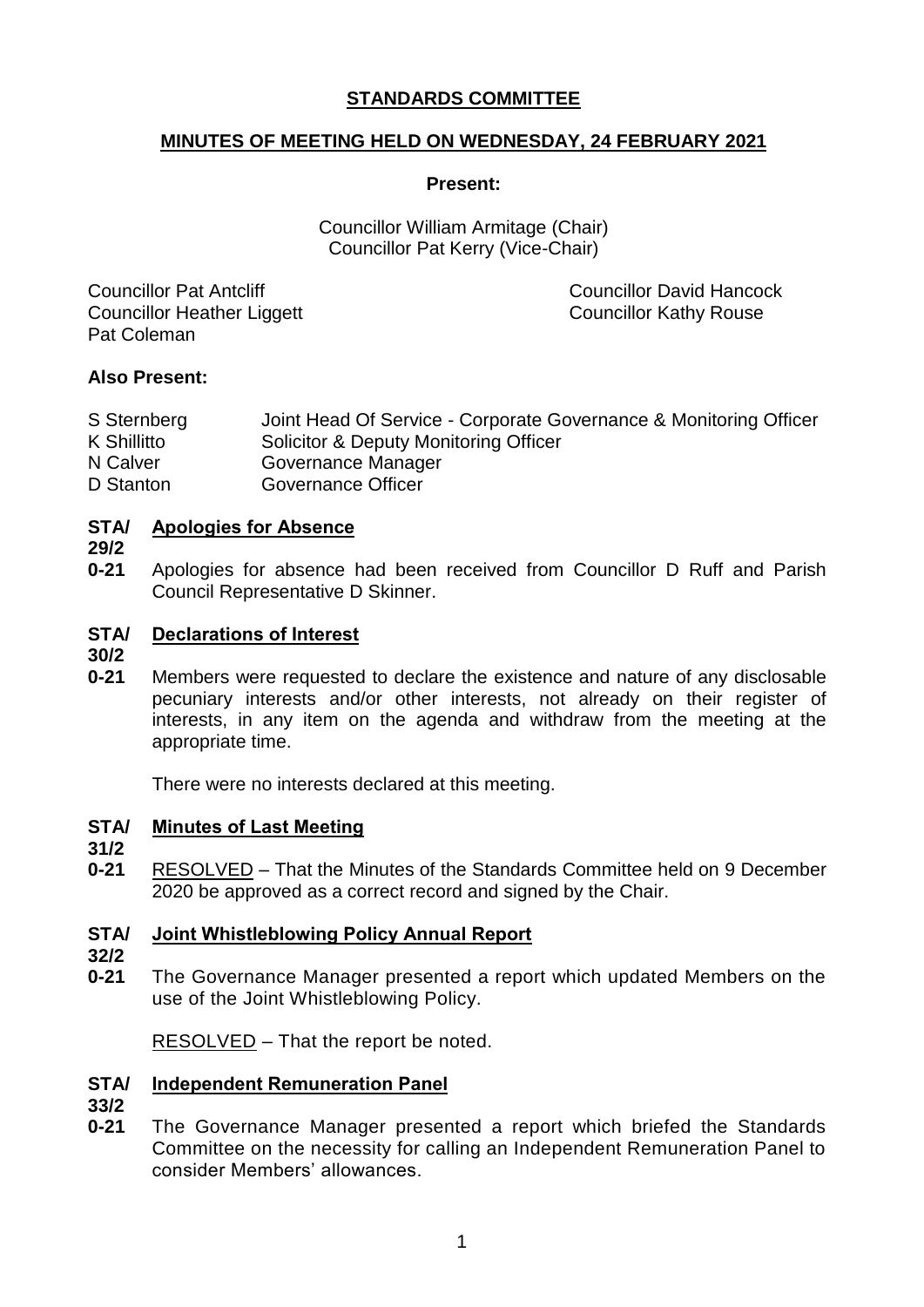RESOLVED – That the necessity to call an Independent Remuneration Panel be noted.

### **STA/ Local Government Association Model Code of Conduct**

**34/2**

**0-21** The Head of Corporate Governance and Monitoring Officer presented Members with the Local Government Association (LGA) Model Mode of Conduct.

The Committee was asked to discuss the Model Code of Conduct and suggest any changes. It was stated that those changes would be incorporated into the Draft Members Code of Conduct which would be presented to Standards Committee at its meeting on 26 April. If approved, it would subsequently be recommended for adoption at Annual Council.

Members had a wide ranging discussion on the proposed Model Code of Conduct which included Member training; the Member induction scheme; respect and political debate; the equalities act; data protection; and gifts and hospitality.

There was a consensus that any training provided to Parish Councils should be free of charge. Members also discussed confidentiality and access to information.

RESOLVED – That the Monitoring Officer provide a draft North East Derbyshire District Council Model Code of Conduct to the Standards Committee on 26 April.

# **STA/ Code of Practice - Vacating Office**

# **35/2**

**0-21** The Governance Manager presented the Committee with a proposed draft code of practice for the application of the 6 month rule, notification processes, and other means by which a Member could vacate public office.

The Committee agreed that there was a need for a code of practice in relation to the 6 month rule. Concerns were raised in regards to the potential for Members to not attend due to ill health, and if they were incapacitated they would be unable to contact the Monitoring Officer to request a dispensation. Members agreed that someone should be able to write to the Monitoring Officer to request a dispensation on the Members' behalf.

There was a consensus that there should be some form of notification process to Councillors if they had not attended for several months. The Monitoring Officer reminded the Committee that the legislation surrounding the 6 month rule made clear that the responsibility to attend Council meetings was with Members.

It was clarified that the 6 month rule did not apply to co-opted Members, and this clarification would be included in the proposed code of practice.

RESOLVED – That the Standards Committee approve the proposed Code of Practice for vacating office as amended in the meeting.